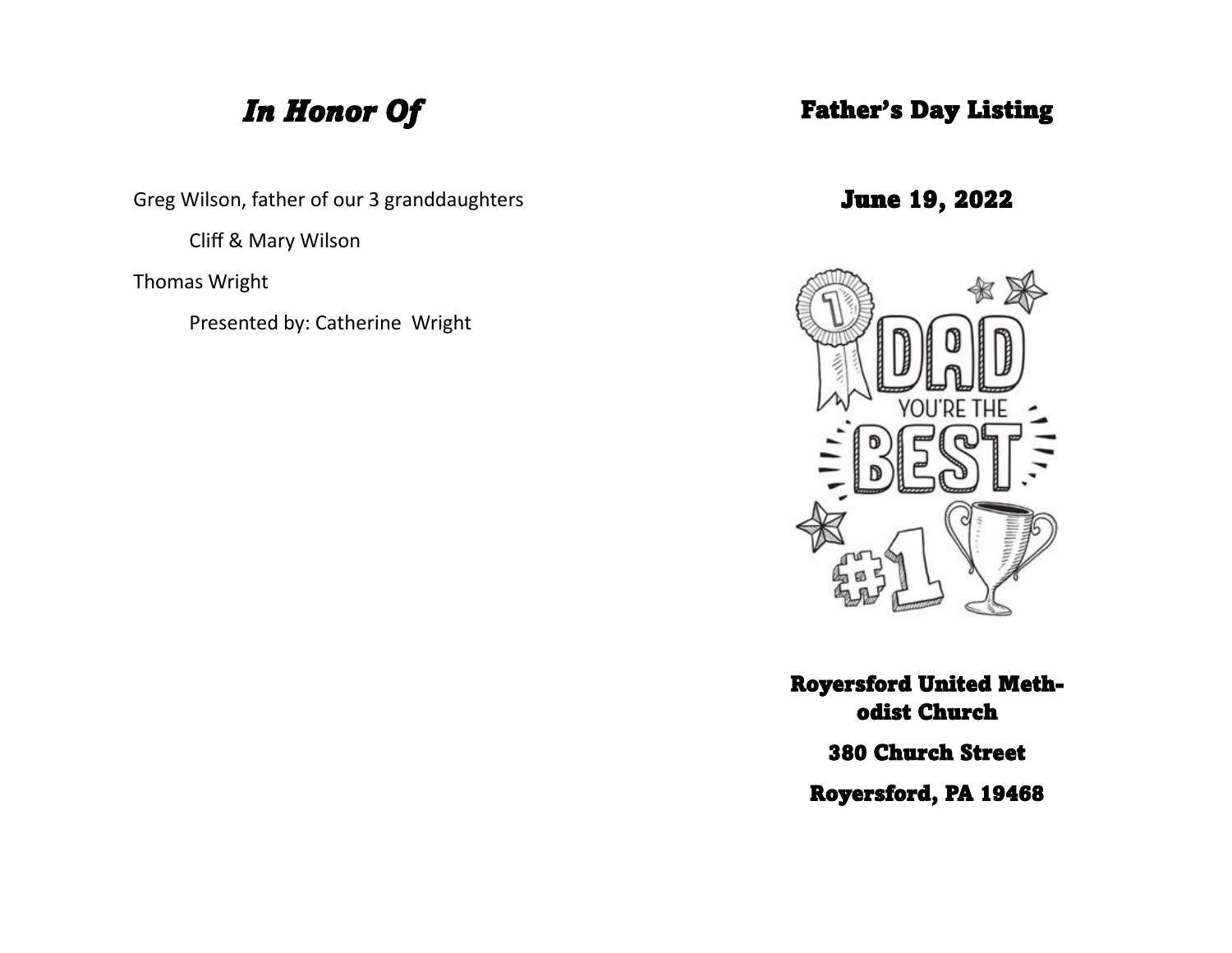## *In Memory Of*

# *In Honor Of*

Our fathers: Merle Bainbridge & Al Forlenza Presented by: Merle & Alberta Bainbridge Our son, Merle Jr. Presented by: Merle & Alberta Bainbridge My father Seneca Wisler & my father-in-law Oscar Boness Presented by: Linda Boness My husband, Bob Presented by: Linda Boness My grandfathers – George Lee & Morvin Wisler Presented by: Linda Boness My father, William Albert, Jr. Presented by: Robin Chang My step-father, Livio Nave Presented by: Robin Chang

Our son, Mark

Presented by: Merle & Alberta Bainbridge Brother – Rick Wisler & my sons-in-law William Rinker and Kenneth Gaugler & grandson Brody Smith Presented by: Linda Boness My son Tom & son-in-law James Presented by: Elaine Kurtz Our sons & son-in-law Michael G. Rantz & Jeffrey C. Rantz and Al Cushman Presented by: Jane & Charlie Rantz My husband Charles R. Rantz, a great father to our children Presented by: Jane L. Rantz Cliff Wiilson, loving husband & father & Grandpa Presented by: Mary Wilson & family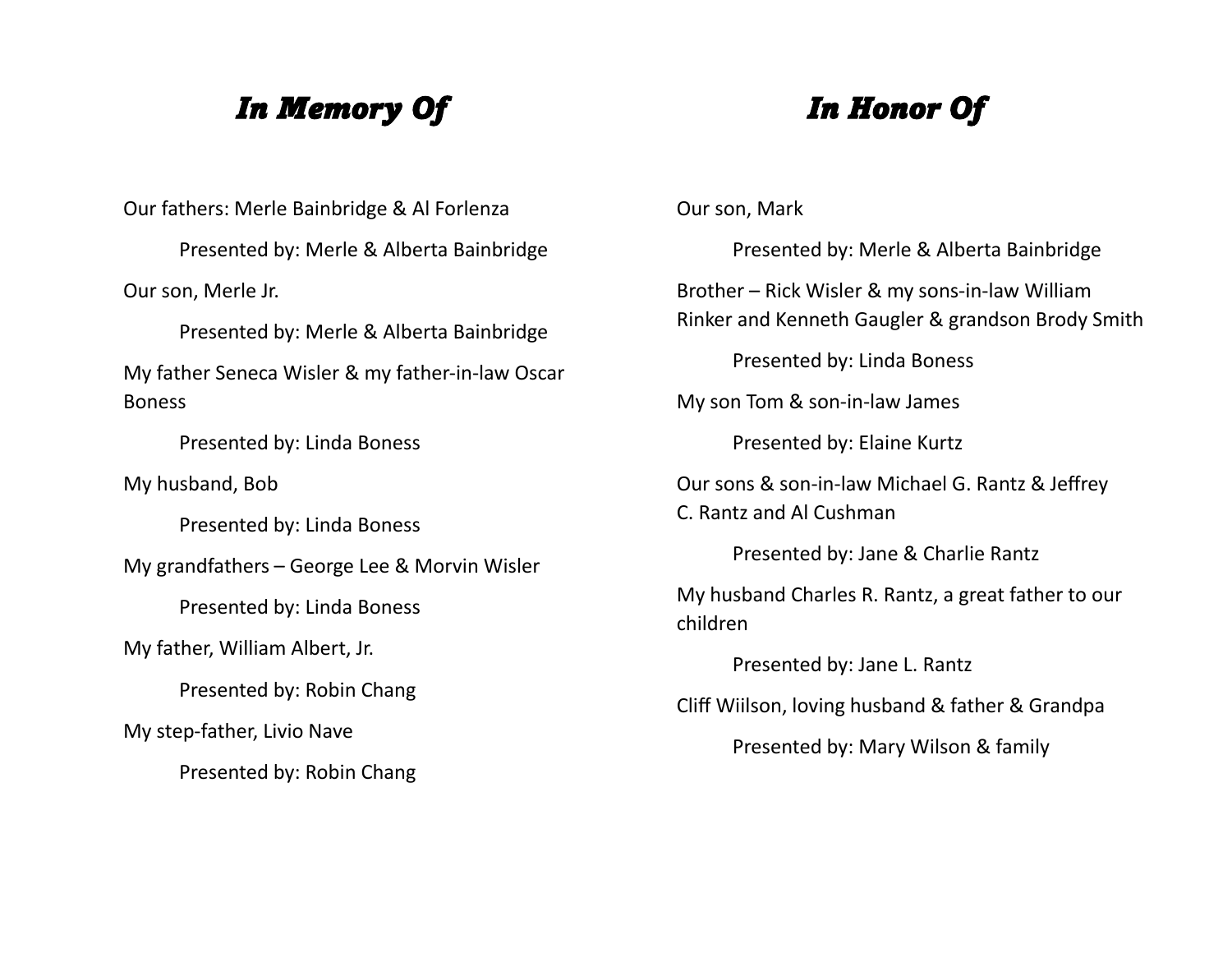# *In Memory Of*

Donald A. Nelson

Presented by: Katharine Nelson and Brittany Whyte

Our fathers : Wm. R. Lewis & H. Russell Rantz

Presented by: Jane & Chalie Rantz

Our fathers: Clifford Wilson Sr. and Donald Gordon

Presented by Cliff & Mary Wilson

Russell J. Wright

Presented by: Tom & Cathy Wright

Robert C. Wisinski

Presented by: Tom & Cathy Wright